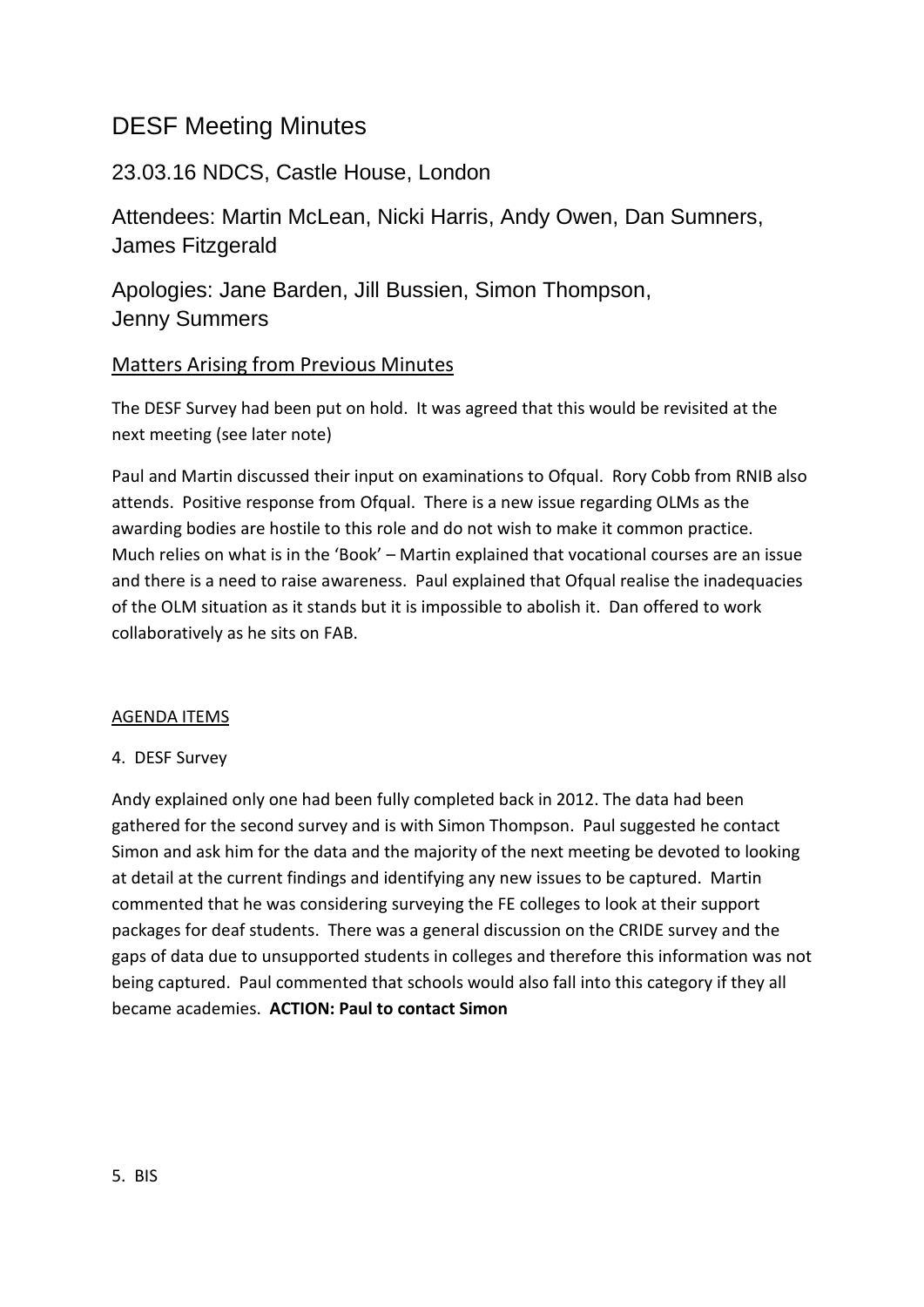There was a general discussion on events to date. James raised concerns regarding the MQ being named as the only qualification identified in place of the Language Tutor for Deaf Students: he explained that City Lit employ tutors who have a PGCE/Literacy qualification/deaf studies degree/BSL or a combination of these. It was voiced that there might be confusion about the purpose of the role – it was explained that the role had to be one that was due to the specialism and not the teaching aspect as BIS would not provide DSA for any element of teaching.

There was further discussion on the CSW role – James was concerned about the list of acceptable qualifications. He asked if an Interpreter with note-taking skills was not equally qualified as a CSW. It was discussed by all and it was felt, in general, that the role of a CSW was to facilitate access and had a different skill set than an Interpreter but it was agreed that it depended on the Interpreter themselves and the terms under which they were employed.

James also raised a concern about the NMH hourly rates being published as he felt this would lead to undercutting and the quality of the provider might be questionable.

The introduction of the two quote system supported the concern of the published hourly rates.

The registration fee of £100 was discussed together with the audit fee (yet to be announced and could be up to £7k). Dan explained that freelance interpreters had raised concerns about having to register and it was generally thought they would register with an agency that would cover the cost of registration.

James reported a successful event for DSA Assessor training on issues related to deaf students held at the City Lit.

Dan agreed to draft a letter to Elaine Underwood (cc Georgina Watts) expressing concern at the speed of implementation and asking for a meeting prior to 18th April deadline. **Action: Dan to contact Elaine Underwood**

#### 6. Apprenticeships and Maths/English Requirements

Martin outlined the case of a deaf apprentice who is excellent in practice but struggling with his English and therefore cannot progress. NDCS feel this is unfair and discriminatory but the Govt refuse to look at adjustments. Martin had requested that if the employer agrees to an exemption that would be acceptable but the Govt refused.

Dan had contacted Ofqual to see if BSL 2 (the students  $1<sup>st</sup>$  language) could be viewed as an equivalent to Functional Skills Level 1 (his second language). Martin did not agree that it was an equivalent. Much discussion followed. Dan felt that this was parity but Martin felt